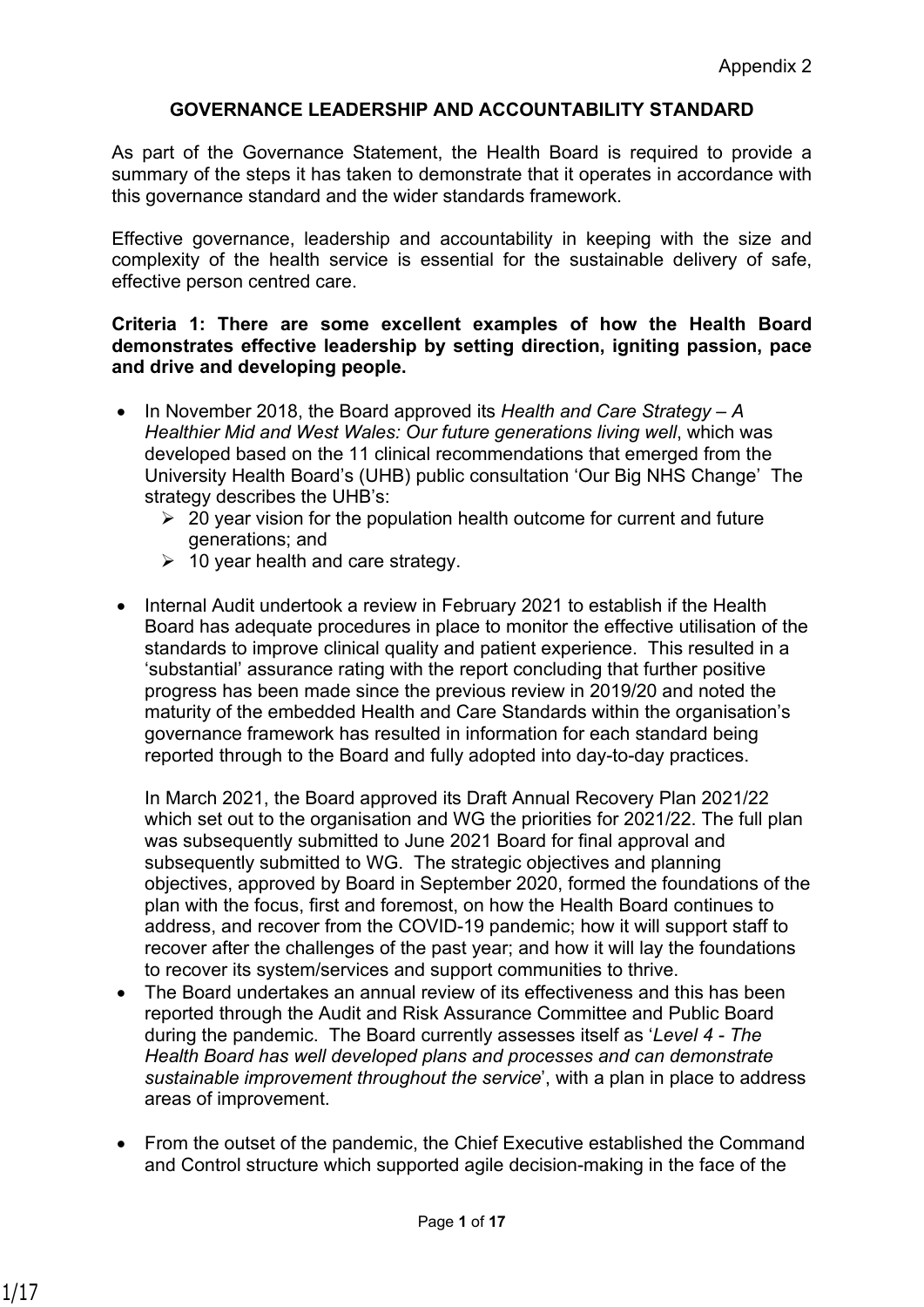pandemic, with all Gold decisions ratified by Board, and Silver Tactical decisions reported to Assurance Committees. Whilst Gold set the direction and objectives, it was the role of Silver to develop and implement the tactical plan, empowering operational managers to develop and deliver solutions to the challenges of responding to the pandemic. Bronze groups implemented the plans. A number of cells were also established such PPE, social distancing, modelling, public health. Whilst the Board agreed to stand down the Command and Control structure from May 2021, it was re-established at specific points during 2021/22 to manage further waves of the pandemic. Its function and discipline, particularly in terms of its agile working, was retained as part of the underpinning arrangements for the new operational governance structure.

- The Health Board's interactive Scheme of Delegation remained in place during 2020/21, with both third and fourth deputy arrangements were put in place in the event that the Chair and Vice Chair were unavailable. Similar arrangements were adopted for the CEO. Normal business continuity arrangements were applied for the rest of the Executive team with the second level deputies utilised where absences occurred.
- Following Board ratification of Health Board's 6 strategic objective and the underpinning planning objectives in September 2020, Executive Directors and their teams developed detailed delivery plans for each of the planning objectives. The Planning Team continues to engage with operational teams about their detailed plans, as part of the Health Board's approach towards planning, where the development and implementation of planning objectives is a continuous process, informing the Health Board's planning cycle. Each of the planning objectives has been aligned to a Board Committee and progress on delivery of the planning objectives has been a standing agenda item on agendas.
- Since September 2021, the Board has received a refreshed Board Assurance Framework which provides the Board with a visual representation of the Health Board's progress against each strategic objective by showing: the current delivery against each planning objective aligned to the strategic objective; the current performance in respect of the agreed outcome measures for the strategic objective; the current principal risks identified which may affect achievement of the strategic objective; and the assurances in place to evidence the effectiveness of the management of principal risks which threaten the successful achievement of its objectives.
- The Health Board's has principal and corporate risks which tend to be identified, assessed and approved in a top down approach by Executive Directors, with operational risks identified and assessed by services and directorates. Principal risks are reported to the Board, corporate risks are reported to the Board and Committees, and directorate level risks over tolerance reported through the Board's Committees.
- In line with its Standing Orders, the Board has a formal Committee structure in place which undertakes specific functions on the Board's behalf or to provide advice and assurance to the Board in the exercise of its functions. The Board approved its revised governance arrangements and the Terms of Reference for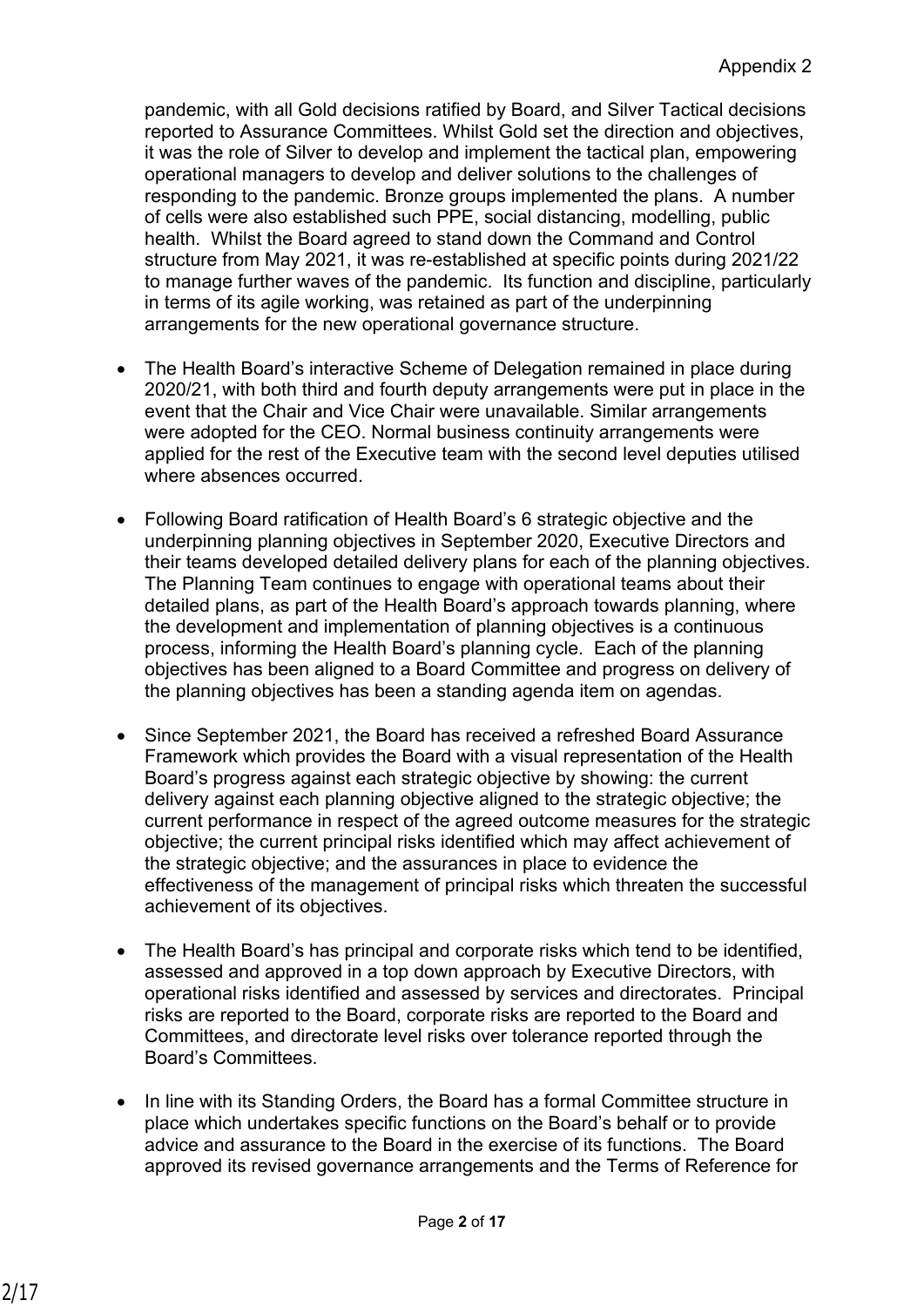the Board's Assurance Committees in July 2021. Each Committee has a workplan setting out its annual business.

- The Audit and Risk Assurance Committee received an update on the Health Board's Clinical Audit Function, Programmes and plans for 2021/22 on October 2021. Due to the response to the COVID-19 pandemic, clinical teams have been less able to engage in audit activity. While many audit projects are being maintained, and new audits are underway, certain projects and audit reporting requirements have presented challenges. Welsh Government has recognised this and has accepted delays in reporting and audit outcomes, both from the national audit providers and from Health Boards. The Clinical Audit Department has resumed its programme of Whole Hospital Audit Meetings (WHAM) for 2021 to ensure learning is shared.
- The Health Board strives to be an employer of choice and the health and wellbeing of its staff is paramount. Hywel Dda has a Values and Behaviours Framework in place. The Values Framework underpins leadership and effective management at all levels and a suite of leadership and management development programmes have been developed to support the delivery of a values based, compassionate leadership culture. The programmes aim to develop leaders who engage staff and encourage innovation, and support the ongoing development of skilled effective leaders and managers who drive continual improvement through engagement. One of the Health Board's planning objectives (1G) in 2021/22 was to establish OD Relationship Managers to support the directorates in their day to day operations, as well as helping them to widen diversity and inclusion, develop their workforce, foster positive relationships and deliver successful and supportive home working arrangements for their teams. Culture, leadership and wellbeing have been at the forefront of the Board and Committees agenda recognising the significant importance of these areas.
- The Health Board's Standing Orders supported by the Standards of Behaviour Policy aims to ensure that arrangements are in place to support the workforce to act in a manner that upholds the code of conduct for the NHS. Part of this process is obtaining declarations in respect of Gifts, Hospitality, Honoraria, and Sponsorship etc. The Register and Declaration of Interests is the method by which the Board safeguards against conflict or potential conflict of interest where private interests and public duties of members of staff do not concur. The Board must be impartial and honest in the conduct of its business. An annual report is received by the Audit and Risk Assurance Committee in respect of declarations.
- As part of the revised governance arrangements approved by the Board in July 2021, a new People, Organisational Development and Culture Committee, was established to receive an assurance on all relevant Planning Objectives falling in the main under Strategic Objective 1 (Putting people at the heart of everything we do), 2 (Working together to be the best we can be) and 3 (Striving to deliver and develop excellent services) as set out in Health Board's Annual Plan. this Committee has a focus on education and development of staff, recruitment, retention and talent management, becoming an employer of choice, performance and quality management systems, business intelligence capabilities and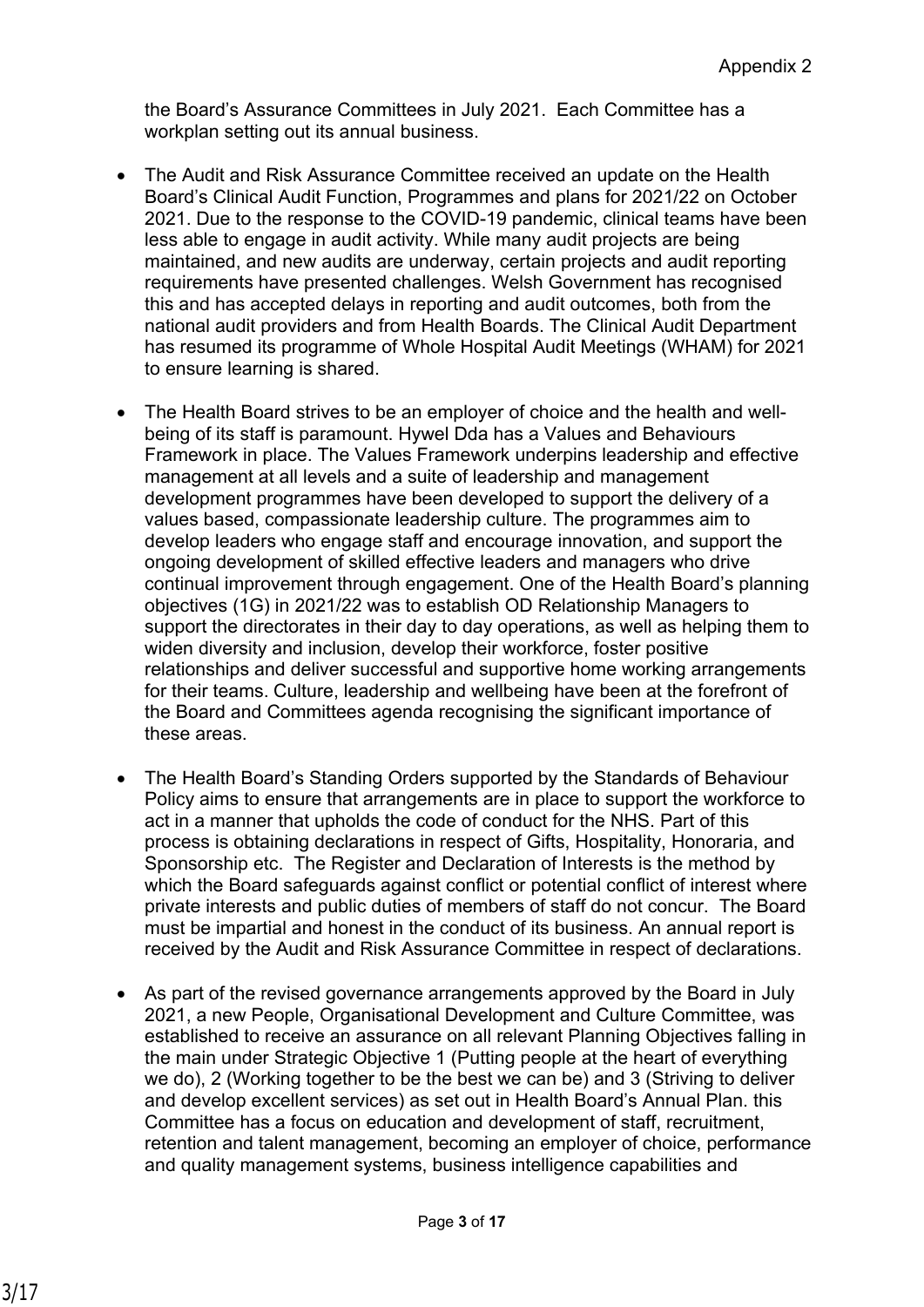improvement training, patient experience, engagement and empowerment, HR policies, diversity and inclusion, carers support, regulatory and professional bodies compliance, arrangements to support on-going transformation and board assurance framework development, and research, development and innovation planning/delivery.

- Standing Orders, together with the adoption of a scheme of matters reserved to the Board; a Scheme of Delegation to officers and others; and Standing Financial Instructions, provide the regulatory framework for the business conduct of the Health Board and define - its 'ways of working'. These documents, together with the range of corporate policies set by the Board make up the Governance Framework. All corporate and employment policies are available on the Health Board's website.
- The organisational compliance rate for Performance Appraisal Development Review (PADR) is reported within the Integrated Performance Assurance Report. This measure provides assurance that all employees are having one performance conversation within 12 months as a minimum standard.
- The development of an Ethics Panel provided ethics input into Health Board policy and guidelines, supports health professionals with ethical issues arising within patient care and facilitates ethics education for health professionals and other Health Board staff. Due to the importance of the panel it has been agreed to retain this within the Board's governance structure moving forward.
- On behalf of the Board, the Chair has been visible and accessible to staff throughout the pandemic, and has led on staff support and wellbeing through the sponsoring of a multi-disciplinary group from the outset, which has created a flexible range of resources for staff wellbeing. The support for staff wellbeing provided by the Health Board is seen as an exemplar; an Audit Wales seminar shared this work across Wales.
- The Transformation Steering Group engagement events around "Joy at Work" reinforced the acceleration of certain aspects of the Health Board's ten year Workforce, Organisation Development and Education Strategy, including (1) creating a culture which treats employees as adults, consumers and human beings and moves away from a parent/child relationship; (2) supporting the health and wellbeing of all staff by treating employees as whole people with other 'life' responsibilities and events; and (3) creating an agile workforce optimising technology and working practices.
- Despite the suspension of the bespoke Executive Development Programme, the Executive Team has continued to develop and build stronger working relationships through working together to respond to the pandemic.
- From the Autumn of 2021, a new phase of development of the Board has begun with members coming together periodically to participate and to get to know each other at a deeper level given the recent addition of new members to the Board. The Board has already received sessions by Professor Michael West on Compassionate and Collective Leadership, and Associate Professor Stacy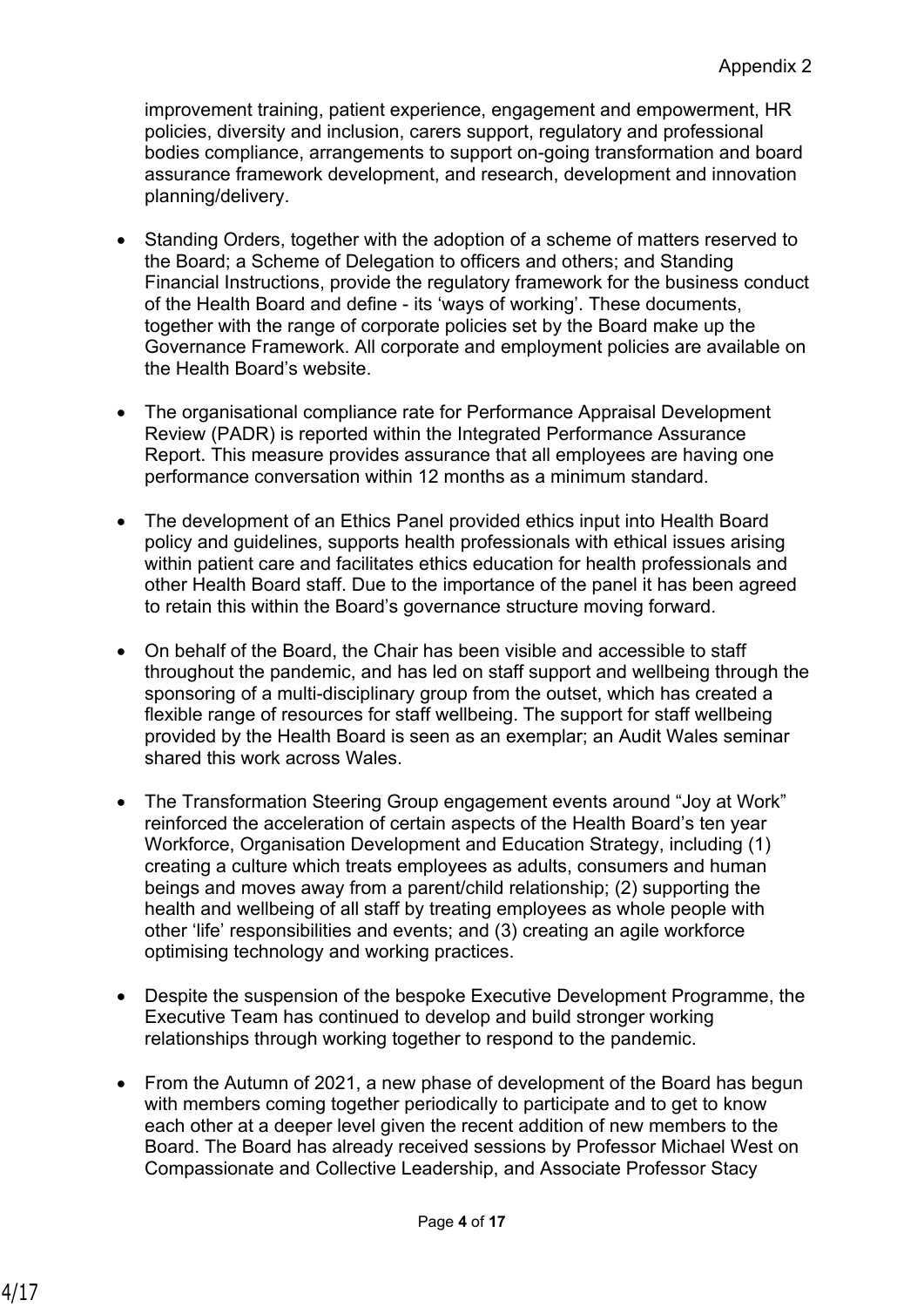Johnson on Reverse Mentorship Cultural Learning. Further sessions are planned on Behaviours, Systems and Governance with Baroness Rennie Fritchie, and on Incivility; Reflections and Next Steps with Dr Chris Turner.

- The Board as a whole has regular professional updates on key issues as part of its ongoing bi-monthly seminar series. In addition, both the Executives and Independent Members participate in Development Programmes, with the Executives focusing on enhancing relationship building, trust and team dynamics to create space for strategic through reflection on complex organisational changes, facilitated by the Assistant Director of Organisational Development.
- The internal coaching network grew during 2021/22, supporting and underpinning Hywel Dda's Leadership Development, Succession Planning & Talent Management provision. The network's vision is to have 100 internal qualified coaches and numbers steadily increased in 2021/22, with further cohorts planned in 2022. Coaching provided by our external and internal coaches exceeded 230 sessions, which shows the organisational demand for this support.
- The STAR Programme was created for Senior Sisters, as leaders who play a pivotal role in upholding standards of care and compassion, quality and performance of service delivery and stewardship of resources. The programme was designed around 4 modules of leadership development with full support through action learning and coaching. Two cohorts completed the programme in 2021/22. The programme had a fantastic following with participants really feeling part of a leadership community.
- A new Consultant Development Programme was launched in November 2021, with 16 new consultants from varying sites and specialities across the Health Board. The programme was created in collaboration with the senior medical body in response to the medical recruitment and retention challenges. This 7-day New Consultant Development Programme is delivered over a 12-month period, exploring a range of topics including Strategy, Culture, Performance, Wellbeing, Research and Innovation, Education, CPD and more. Participation in this programme will enable new consultants to learn more about the Health Board as an organisation, while simultaneously establishing themselves as a consultant. Feedback was extremely positive.
- The Board welcomed 3 new Independent Members for finance, local authority and third sector to the Board at the start of 2021/22. This has ensured that the Health Board maintains stability and has enabled the Health Board to inject fresh thinking going forward, which will be particularly important as we progress our strategy.

**Criteria 2: There are some excellent examples of how the Board sets strategy with a focus on outcomes, and choices based on evidence and people insight. The approach is through collaboration building on common purpose.**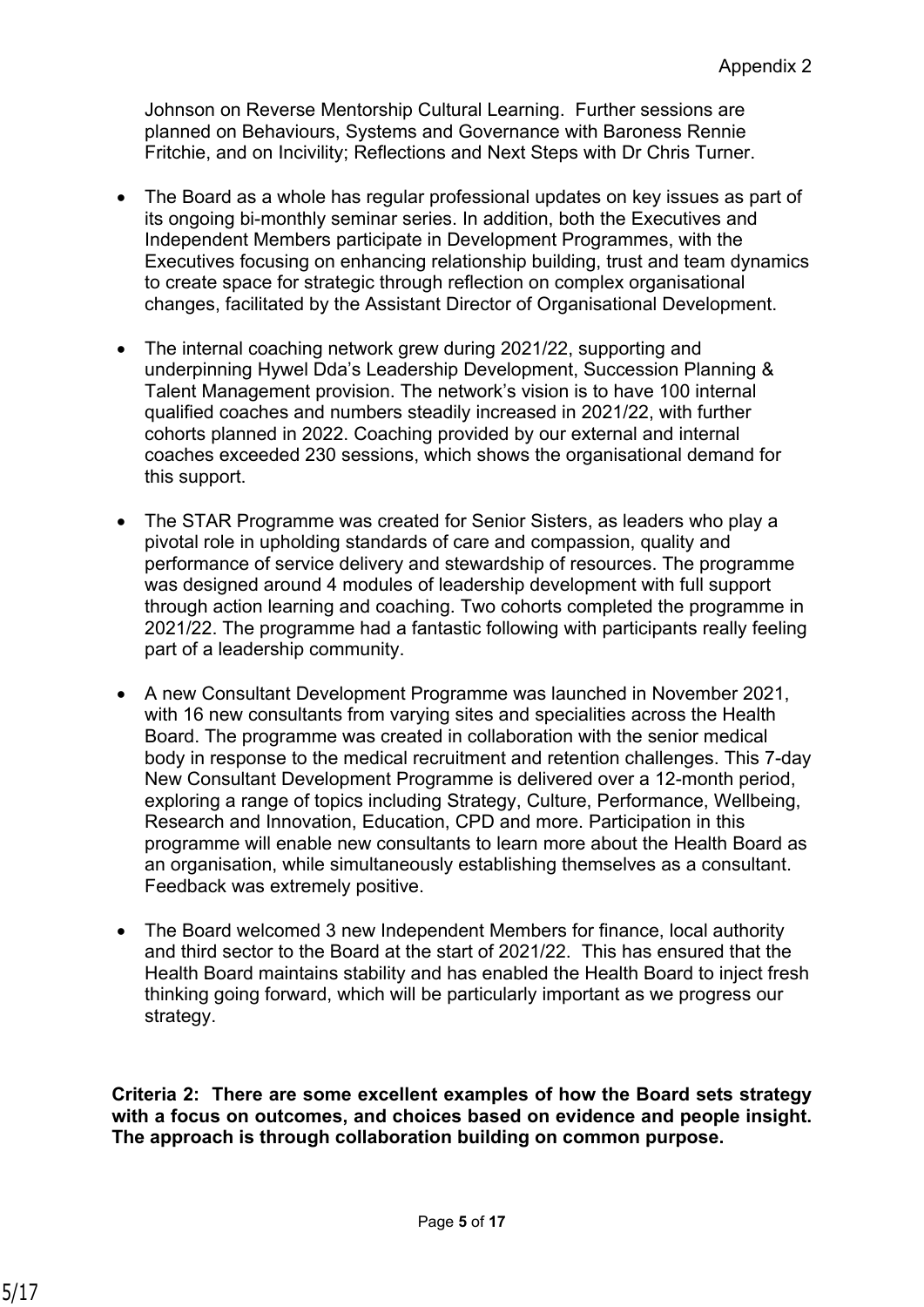- The UHB's health and care strategy was approved by board in November 2018. It set out for the first time a strategic vision for services that are safe, sustainable, accessible and kind for current and future generations across Hywel Dda. The strategy is based on the implementation of an integrated social model of health. It signals a shift from our current focus on hospital-based care and treatment, toward a focus on prevention and building the resilience of people and communities, as described above, and establishes a parity of esteem between physical health, mental health and learning disabilities across the age span.
- The aim of the Annual Recovery Plan 2020/21 was to set out how the Health Board would recover from the pandemic. This focussed on supporting staff to recover and laying down the foundations to recover services and support communities. The Plan responds to the 5 ministerial priorities, within the context of both COVID-19 and non-COVID-19:
	- o Reducing health inequalities;
	- o Prevention;
	- o Timely access to care;
	- o Primary and community care;
	- o Mental health and well-being.
- The Health Board Value Based Healthcare Programme (VBHC) has been set up to help transform pathways by understanding the outcomes that matter to our patients and to align our resources to deliver better outcomes. This work builds upon the principles of Prudent Healthcare and will routinely engage with patients to capture the outcomes that that matter to them and to use this information to guide how our resources are used. It is this patient focused and data driven approach that forms the fundamental premise of Value Based Healthcare. The Health Board's approach to VBHC goes further than some other organisations by ensuring that there is a strong research and education foundation for the programme, operating alongside the work that many organisations do around using patient outcomes to inform pathway improvements. The approach also looks to lever the benefits associated with being a population health organisation, seeing to lever the wider societal, including economic, benefits associated with VBHC. This approach is paying dividends. Progress has been recognised by the Welsh Government, which has recently made a further significant investment in the programme, which will enable a rapid acceleration and ensure the principles of VBHC underpin every aspect of the Healthier Mid and West Wales strategic plan.
- In January 2022, the Board approved Programme Business Case (PBC) in support of the implementation of the Health Board's Health & Care Strategy, 'A Healthier Mid and West Wales: Our future generations living well'.
- The West Wales Regional Partnership Board (RPB) has continued to drive the integration of health and social services to plan and ensure the delivery of integrated, innovative services to best meet the needs of people with needs for care and support. The Integrated Executive Group (IEG) sits under the RPB and has monitored the delivery of following key programmes: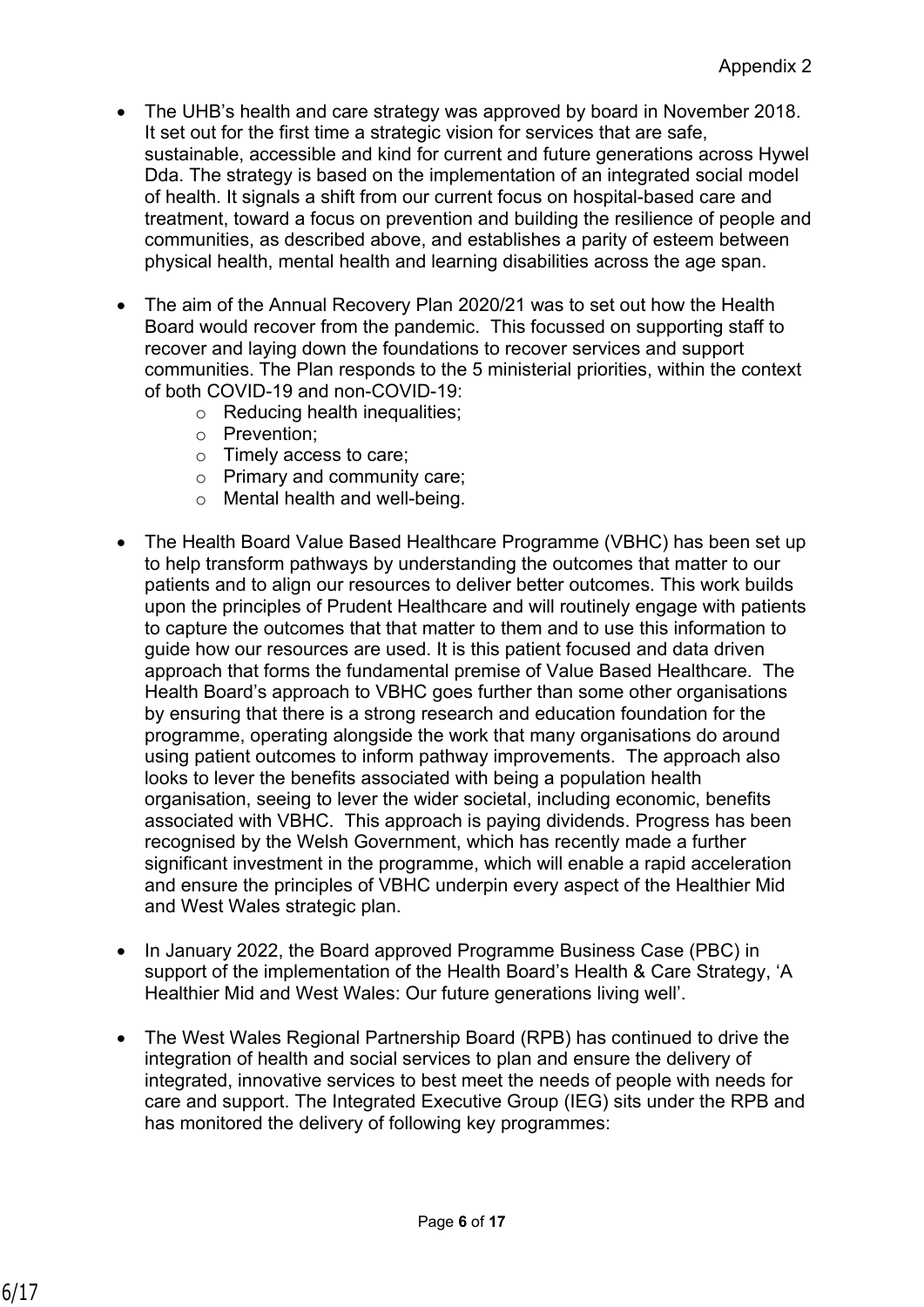- $\checkmark$  The Healthier West Wales programme funded through the Welsh Government's Transformation Fund and comprising three ambitious programmes aimed at helping people to stay active, well and independent within their communities whilst providing targeted support where necessary. Transitional funding of £6m has been awarded to support these programmes in 2021/22, building on nearly £12m investment over the past two years. West Wales Care Partnership was awarded £774,000 as part of this fund for the financial year ending 31st March 2022.
- $\checkmark$  The Transformation Fund (TF) also supports the West Wales Research, Innovation and Improvement Coordination Hub (RIICH), hosted by the UHB and charged with working across all partner agencies to (1) promote the use of research, knowledge and information to understand what works; (2) support shared learning; (3) and use innovation and improvement to develop and evaluate better tools and ways of working.
- $\checkmark$  The Integrated Care Fund (ICF) bringing £12m revenue and £5m Capital transitional funding to the region in 2021/22 and supporting a wide range of programmes which bring services together, support independence and aim to significantly reduce the need for long term care. ICF investment spans all population groups, with focused allocations for older people, people with dementia, children and families, learning disabilities, unpaid carers and autism.

Welsh Government have confirmed that the Health and Social Care Regional Integration Fund (the RIF) will replace and build upon the progress made under the previous ICF and TF. The RIF totals £18.5m and is a 5 year fund to deliver a programme of change from April 2022 to March 2027 and will seek to create sustainable system change through the integration of health and social care services.

- Strong partnership working with its Public Services Boards has continued through the pandemic.
- The publication of a PSB Well-being Assessment and RPB Population Needs Assessment are requirements of the Well-being of Future Generations (Wales) Act 2015, and Social Services and Well-being (Wales) Act 2014, respectively. The three PSBs and the RPB have worked collaboratively on the Well-being Assessment and Population Assessments, using a Regional Engagement and Consultation Framework to provide a standardised approach to conducting the engagement and consultation activity. An Executive Summary of the Population Assessment which is nearing completion was presented to the Strategic Development and Operational Delivery Committee on 24<sup>th</sup> February 2022. This presented an overview of the key findings for defined population groups, namely: Learning Disability; Sensory Impairment; Older People; Unpaid Carers; Disability; Mental Health; Dementia; and Children and Young People. A final version of the full population needs assessment was presented to Board for approval on 31st March 2022.
- The Health Board has maintained strong partnership working with its neighbouring health boards throughout the pandemic with Swansea Bay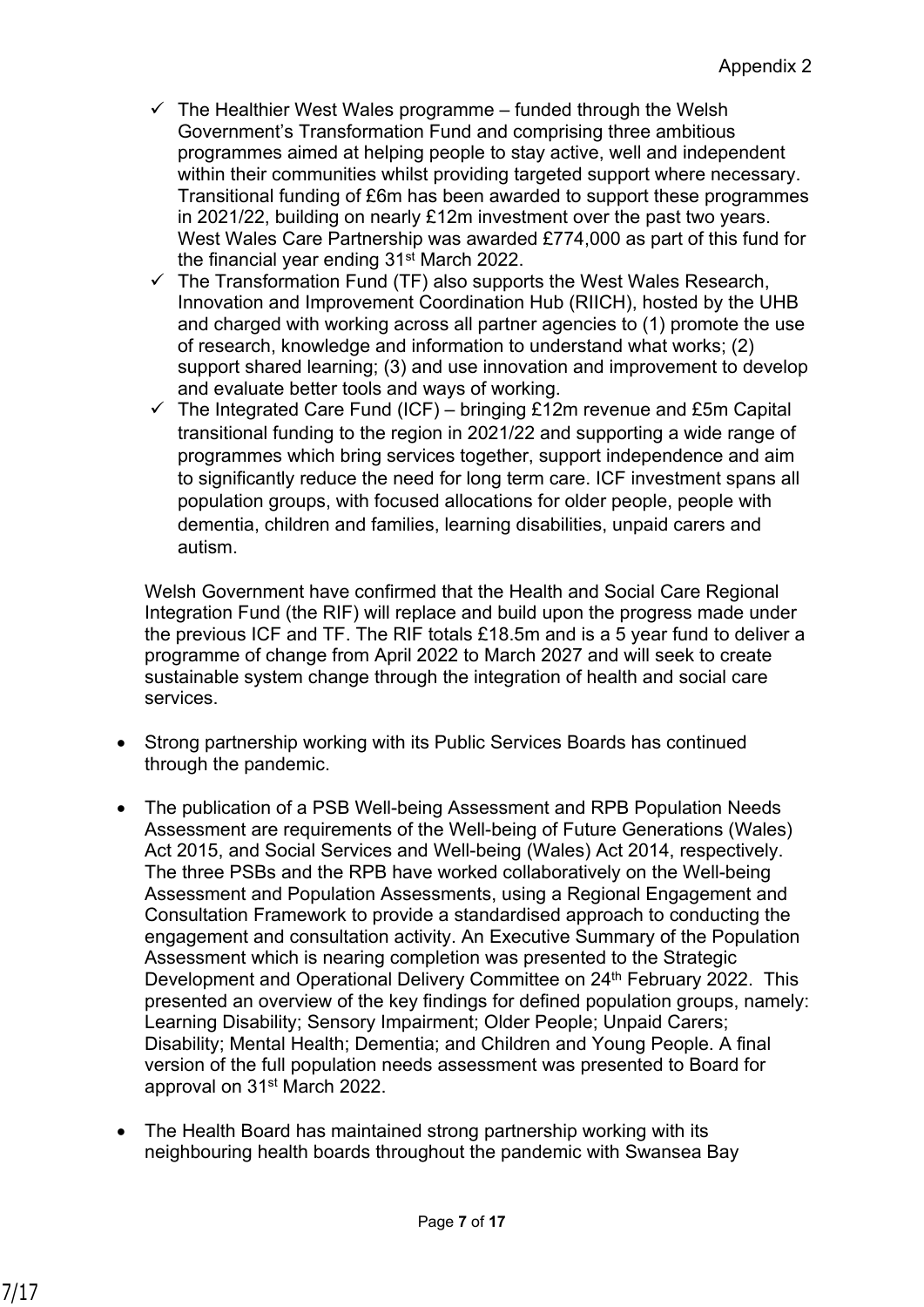University Health Board, and its leadership of the Mid Wales Health and Care Committee with Powys Teaching and Betsi Cadwaladr University Health Boards.

- The Health Board has approved a clinical strategy for Bronglais General Hospital (BGH): Delivering Excellent Rural Acute Care in November 2019 which sets out a vision for future services at BGH, as part of the whole system plan for health and care in Ceredigion and surrounding areas. The development of this strategy was clinically led as part of Hywel Dda's strategic development programme and addresses the challenges of providing high quality care to remote urban and rural populations.
- During the pandemic, the Health Board has met with the three local authority leaders and their CEOs to work together to ensure our population was kept as safe as possible. It allowed the community to respond to the pandemic together, resolving challenges, planning and sharing intelligence.
- From a quality and safety perspective, detailed discussions on COVID-19 and winter planning took place in December 2021 at the Quality, Safety and Experience Committee. The West Wales Regional Partnership Board (RPB) received funding of £1.253m to assist in the delivery of this winter plan at a regional level. The Board received assurance on development of the Regional Plan for Winter 2021/22, at the Board on 25<sup>th</sup> November 2021.
- The Strategic Discovery Report, brought together our learning and innovation across the local health and care system to ensure that we apply the initial learning from our pandemic response to the delivery of our health and care strategy. This was done by
	- ✓ "Looking Back" at the history of previous pandemic responses and presenting some of the findings from our research about previous pandemics
	- ✓ "Looking Out" at global learning and research, and the Welsh context; and taking a deep dive of recognised thought leaders in the field of health and care, and related policy areas.
	- ✓ "Looking in" at our system responses, changes and learning as a Health and Care partnership, which has included findings from our Health Board engagement with around 100 clinical, operational and corporate leaders across the organisation. The purpose of this engagement was to discover more about the changes to Health Board services due to COVID-19, and their impact and triangulate the findings with relevant performance data, detailed information about service changes, and wider learning about COVID-19 in order to inform the outputs of this report.
- The Health Board's Annual Recovery Plan 2021/22 was driven by its six strategic objectives and the underpinning planning objectives. It also included a number of regional plans. For example, one priority area is our regional approach to cataract surgery. Both Health Boards have historically had significant gaps in capacity and demand for cataract surgery, previously managed through high levels of outsourcing to private sector organisations.
- During 2021/22, the Health Board developed a refreshed Board Assurance Framework which provides a visual representation of the current delivery against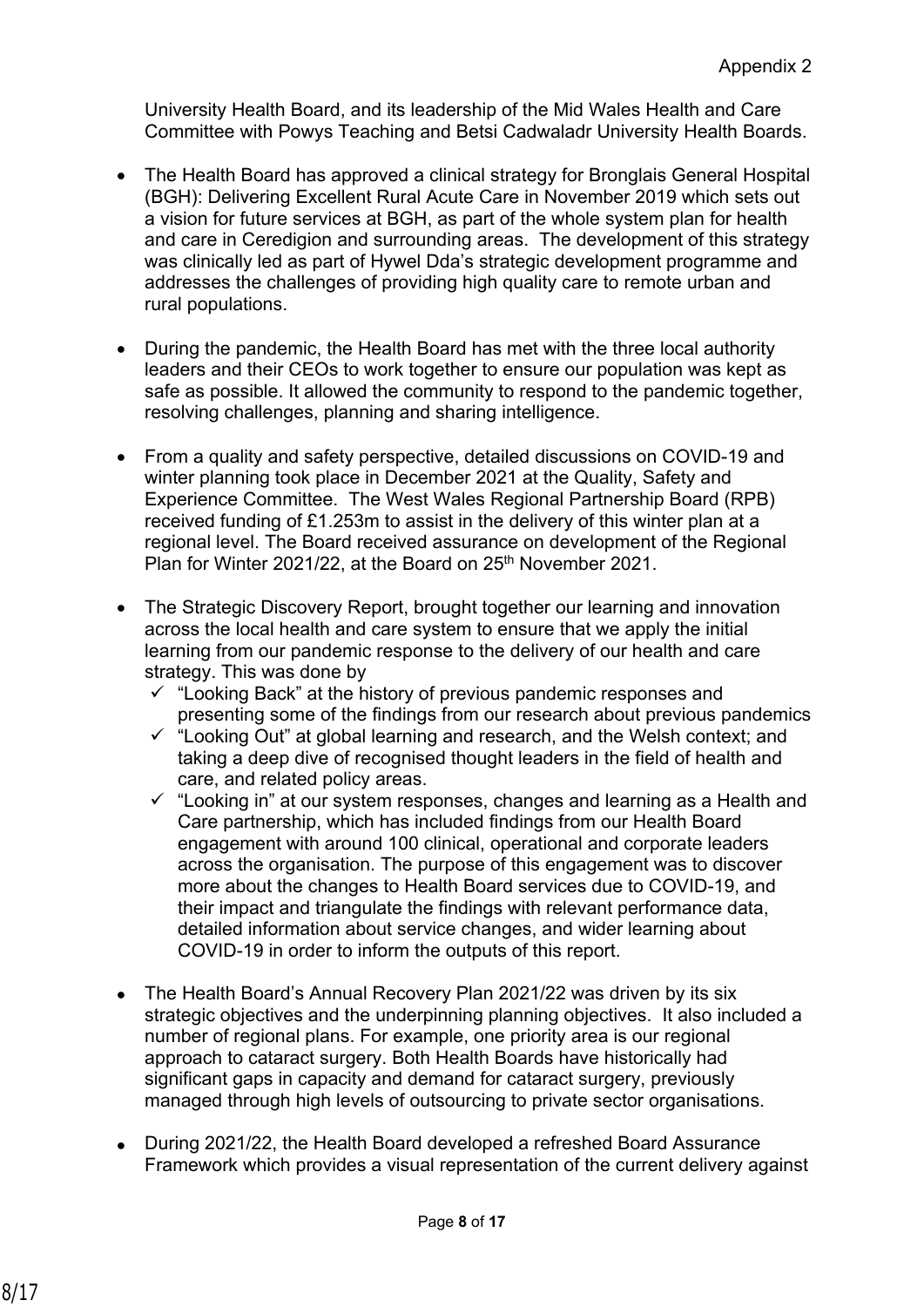each planning objective aligned to the strategic objective; and the current performance in respect of the agreed outcome measures for the strategic objective.

- The Health Board's collaborative model and approach, as outlined in the Annual Plan 2021/22, is informed by A Healthier Wales, A Healthier Mid and West Wales, the Primary Care Model for Wales, the Regional Partnership Board and its West Wales Area Plan, the three Public Service Board's Wellbeing objectives and the priorities articulated by the 7 Primary and Community Cluster Plans.
- Improved communications across the HB including the CEO and Chair holding virtual staff meetings, fortnightly meetings with independent members, weekly catch-up local politicians/MS/MP on operational and strategic planning.

#### **Criteria 3: There are some excellent examples of how the Board is innovative and improves delivery, plan resources and prioritises, develops clear roles, responsibilities and delivery models and manages performance and value for money.**

- Subsequent to phase one of the COVID-19 pandemic, the Health Board) commissioned a Discovery report into the changes and innovations that had been made in response to the pandemic to enable us to respond to our patient and public needs. Rich evidence of service changes and innovations emerged with extensive changes undertaken across many areas, including working practices, workforce agility, and use of technology. This was important learning in order to support the recovery of services across HDdUHB, to build upon what worked well, and to work towards a 'new normal'. A further discovery report was commissioned by the Chair and Chief Executive to capture the experiences of staff working during the pandemic to inform the Health Board of what is important to staff, how they think we should approach their rest, recovery and recuperation and the 'thank you offering'.
- In 2021/22, the Health Board launched a monthly staff survey. Every month, this survey is sent to 1000 staff to complete to gain a greater understanding of the experiences of working in Hywel Dda and how the organisational culture is developing.
- The Health and Care Strategy was developed as a result of the comprehensive clinically-led engagement and consultation which concluded in 2018. In the consultation, alternative proposals were presented to the public and, following analysis and consideration of the consultation feedback with some amendments, formed the basis for the strategy and particularly the infrastructure requirements to support the full implementation of the strategy.
- In November 2021, the Board approved the Programme Business Case in support of the implementation of the UHB Health & Care Strategy, 'A Healthier Mid and West Wales (AHMWW): Our future generations living well', for submission to the Welsh Government. An enabling governance structure is in place to support the AHMWW Programme, with workstreams covering land,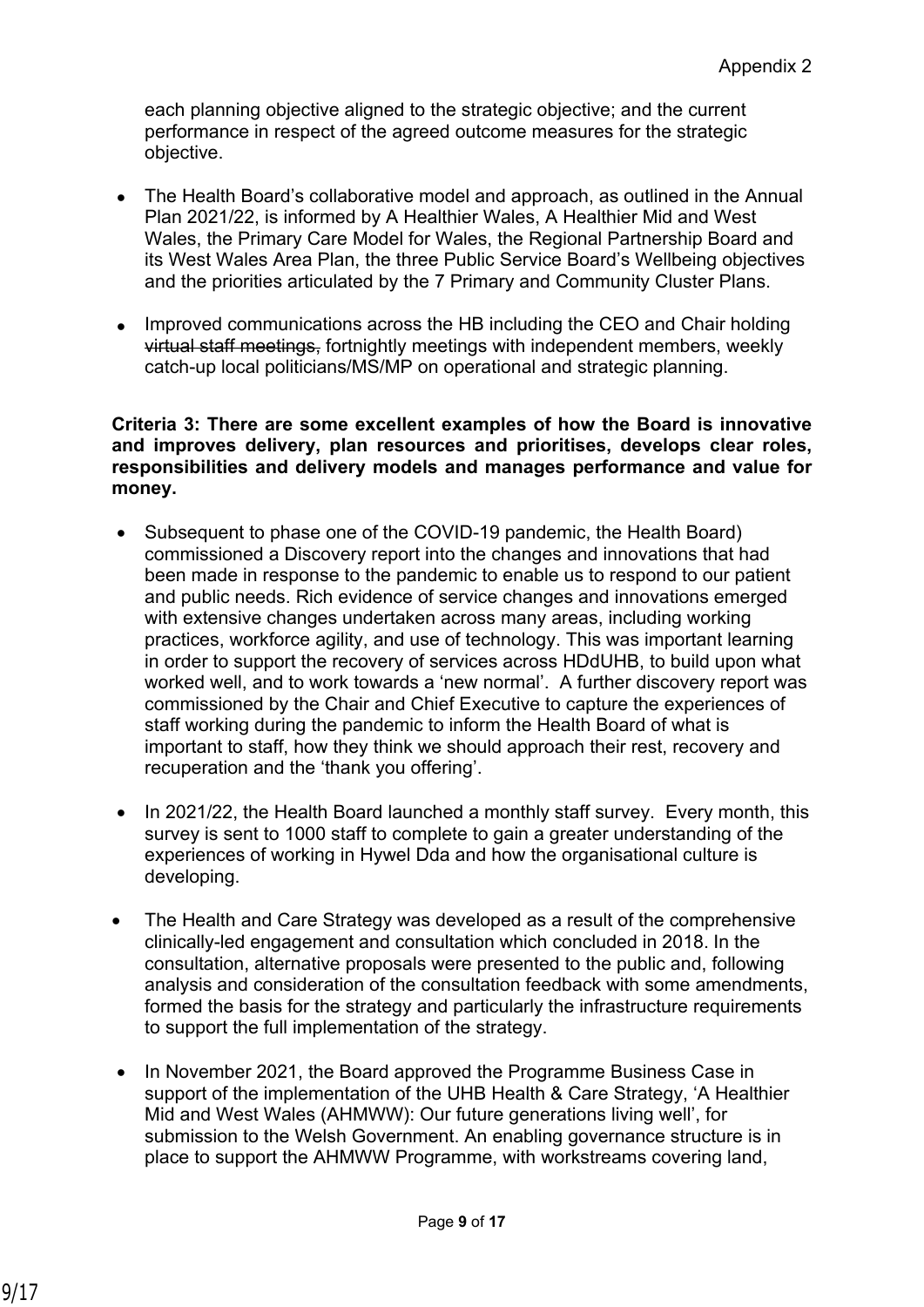Finance and Workforce, Digital, Transport, Communications and Engagement and Clinical/Non-clinical modelling.

- During the pandemic, the Health Board developed a robust Local Testing Delivery Plan, a mass vaccination programme Delivery Plan in accordance with the latest Welsh Government requirements, and maintained an efficient and sustainable plan to predict, source, organise and distribute PPE to health and care services (including domiciliary care, care homes and residential homes).
- A Command Centre was established to manage all COVID related enquiries, coordinate COVID related policy and guidance from national bodies, regulators and advisors, manage local access to antigen and antibody testing, and roll out a process to maintain personalised contact with all patients currently waiting for elective care (single point of contact). This model is being further developed as part of planning objective 1B to provide a single telephone and point of contact – the 'Hywel Dda Health Hub'.
- In Structured Assessment 2021: Phase 1 Operational Planning Arrangements, Audit Wales found that 'the Health Board's arrangements for developing operational plans are generally effective although it does not have the processes necessary to monitor and review progress in delivering its priorities'. An action plan was developed to address areas of improvement and progress is overseen by the Audit and Risk Assurance Committee.
- The Health Board set and achieved an ambitious plan for 2021/22 to deliver a reduced forecast deficit of £25 million, after savings of £16.1m. In Structured Assessment 2021: Phase 2 Corporate Governance and Financial Management Arrangements, Audit Wales found that 'while the Health Board continues to face significant financial challenges, it has maintained appropriate financial controls and monitoring and reporting is robust. The Health Board is working hard to achieve financial recovery but is managing a number of risks and delivery is being hindered by operational capacity to develop recurring saving schemes'.
- A new opportunities framework had also been implemented which draws on efficiency data such as the Finance Delivery Unit efficiency framework to identify opportunities to make efficiency savings, as well as draw on good practice and opportunities to streamline the allocation of resources.
- The finance business partnering model has now become fully established within the Health Board with business partners allocated to all directorates, and through the accountability agreements, clear delegated budgetary responsibility remains in place.
- In 2019, Hywel Dda University Health Board's (HDdUHB) ten year Workforce, Organisation Development and Education Strategy was agreed and it was recognised that a rightsizing investment would be required to facilitate strategy implementation through the development of new roles within the function.
- During 2021/22, the Integrated Performance Assurance Report (IPAR) has been strengthened to improve our understanding and interpretation of the data by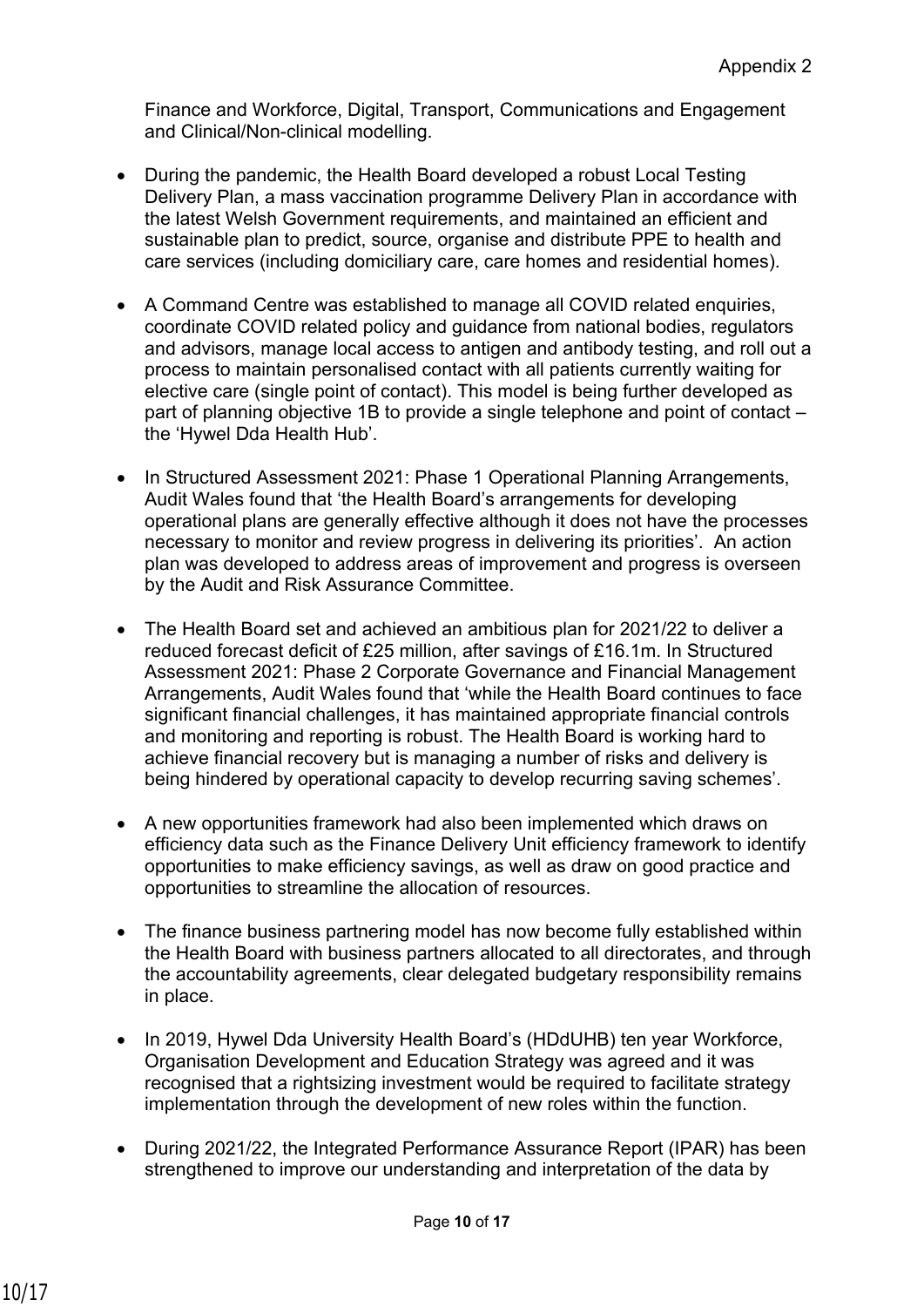incorporating the Making Data Count approach developed by NHS Improvement England. This approach is focused on the use of statistical process control (SPC) charts. The IPAR is reported to every Board, with the People, Organisational Development and Culture Committee, the Strategic Development and Operational Delivery Committee or the Sustainable Resources Committee receiving also receiving reports on performance measures aligned to their Committees.

- The 'Improving Together' framework aligns team vision to strategy and empowers teams to set key improvement measures aligned to their team vision. Visualisation of key data sets including improvement measures and regular team huddles helps drive decision-making. The approach embraces coaching discussions and supports staff to develop solutions, embedding the principles of continuous improvement. The framework will offer a common approach to how we can adapt, adopt and spread good practice in a systematic way. Improving Together will embrace and embed some of the positive lessons learnt through the pandemic. It brings a number of key planning objectives across directorates into one scalable framework for growing and co-ordinating improvement activities aligned to organisational goals. Outcome measures are now a part of our Board Assurance Framework and these will be reviewed regularly to ensure they align to our ambition and have key milestones identified. Work is currently being undertaken to develop Executive Performance Dashboards.
- The Health Board's Healthcare Apprenticeship Academy includes apprenticeship programmes in healthcare, corporate governance, digital services, patient experience, mechanical engineering, electrical engineering, plumbing and workforce development. This 'grow your own' workforce scheme is an innovative way of building our future workforce and creating jobs within our communities.
- The Health Board has an approved Research & Innovation Strategy 2021-2024.
- TriTech Institute is a Hywel Dda University Health Board innovation, established in September 2020. TriTech offer a unique support service to clinical, academic and commercial health tech developers to support technology adoption within the NHS.
- Additional positive impacts providing innovative digital solutions at pace include:
	- $\checkmark$  The Health Board purchased a system, which allowed the delivery of a scheduling tool that can maximise the response of the Community Services.
	- ✓ Electronic Nursing Documentation was delayed due to COVID pressures, but in March 2021, it will be introduced into South Pembrokeshire Hospital to provide a lesson learned approach before the wider release in a larger site.
	- $\checkmark$  The Digital Team has rolled out upwards of 4,000 pieces of digital equipment to Health Board staff. This rapid deployment of equipment has enabled staff to continue to provide services to patients.
	- $\checkmark$  From April 2021, District and School Nurses will be issued with suitable equipment to accelerate the adoption of the Welsh Community Care System (WCCIS).
	- $\checkmark$  The fast track implementation of Microsoft Office 365 has revolutionised new ways of working within the Health Board. It has allowed more people to work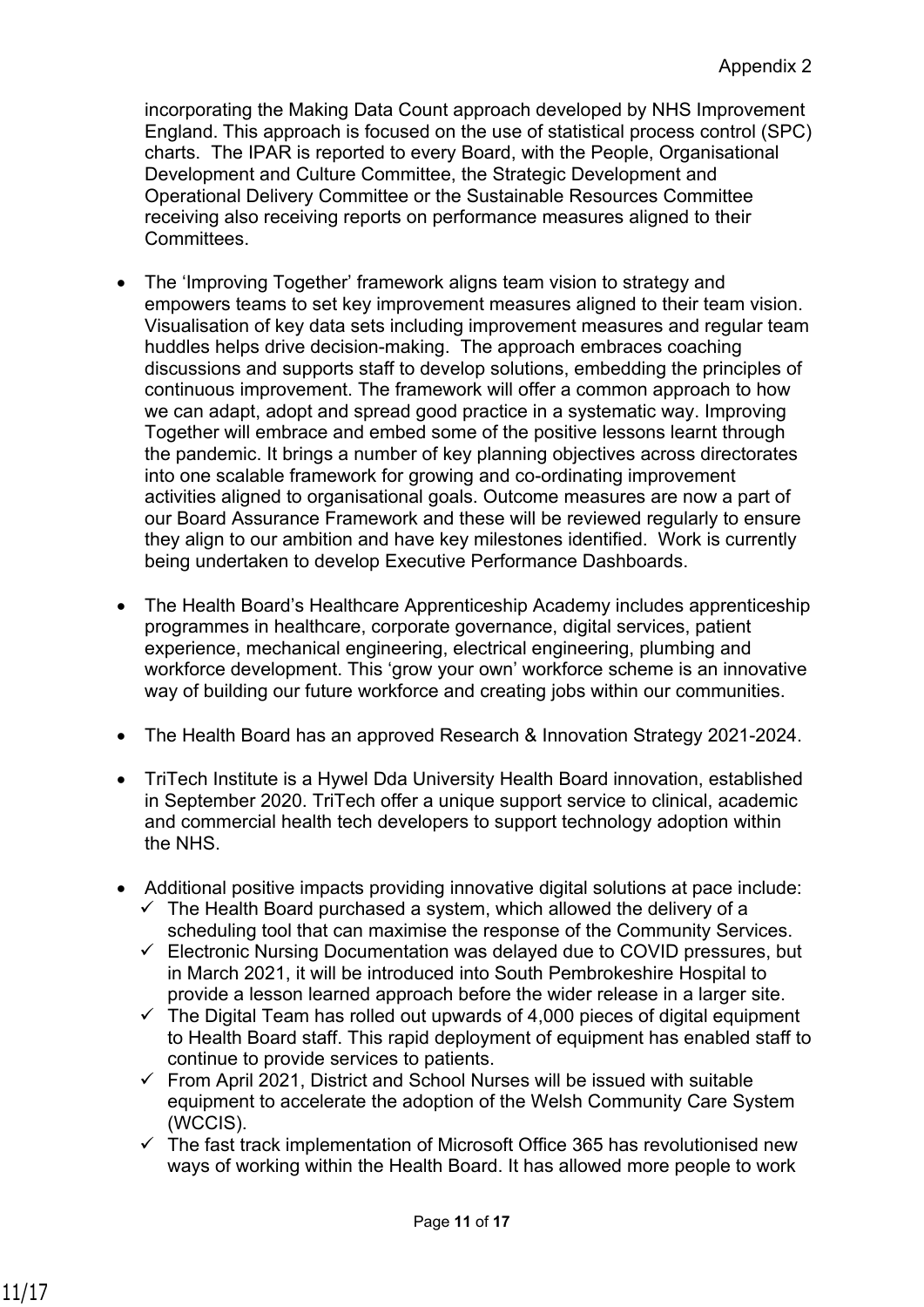from home and improved the way colleagues communicate. This includes a Digital Champions Network, where staff can be kept informed of new developments, communicate in an open way with the digital team, express concerns and have access to improved learning facilities. To date, we have engaged with over 300 digital champions.

### **Criteria 4: There are some excellent examples of how the Board fosters a culture of learning and self-awareness, and personal and professional integrity.**

### *Learning and Self Awareness:*

- The All Wales Raising a Concern (whistleblowing) policy outlines how the Health Board engages with staff and volunteers on how to raise a concern. The Health Board has also established a 'speaking up safely process' to enable staff to discuss any concerns they have in a confidential environment and be supported in doing so.
- The Charter for Improving Patient Experience, co-produced with patients and communities, clearly sets out what patients, families and cares can expect when receiving services from the Health Board. The Charter will inform the Health Board's patient experience programme, individual service plans for patient experience, and integration of patient experience feedback into service planning and improvement.
- Following the first wave of the pandemic the Health Board engaged with over 100 key leaders across clinical, operational, and corporate functions. The pandemic had forced many clinical services and corporate functions to work in radically different ways; we wanted to find out about these changes and innovations, and apply this learning to expediting our strategy, 'A Healthier Mid and West Wales'. We also wanted to understand how the lockdown and new ways of working (such as reduced car journeys, exercise and local sourcing) impact on our ability to deliver our wellbeing objectives, in line with the Well-being of Future Generations (Wales) Act 2015. Here is a summary of our learning.
	- ✓ **Technology enabled care:** Technology has been used to introduce virtual consultations with patients. Assessments and clinics have taken place through smartphones and patient platforms such as Attend Anywhere.
	- ✓ **Common vision and shared goals:** People told us how powerful it had been for teams and departments to work towards one clear goal: to prepare for and manage our response to the pandemic. Although in reality teams have many different objectives, we learnt that we needed a smaller number of clear goals for the organisation in future, to continue to mobilise change.
	- ✓ **Working digitally:** The introduction of Microsoft Teams had changed our ways of working. People told us that this enables remote working, with less paper and less travel. It facilitates collaboration, with people connecting across sectors, and jointly working on documents.
	- ✓ **Empowerment and autonomy to act:** People valued having the autonomy and freedom to make decisions within the framework of the command structure, and this led to efficient and effective decision making. The people that we interviewed told us that decisions about services were 'clinically led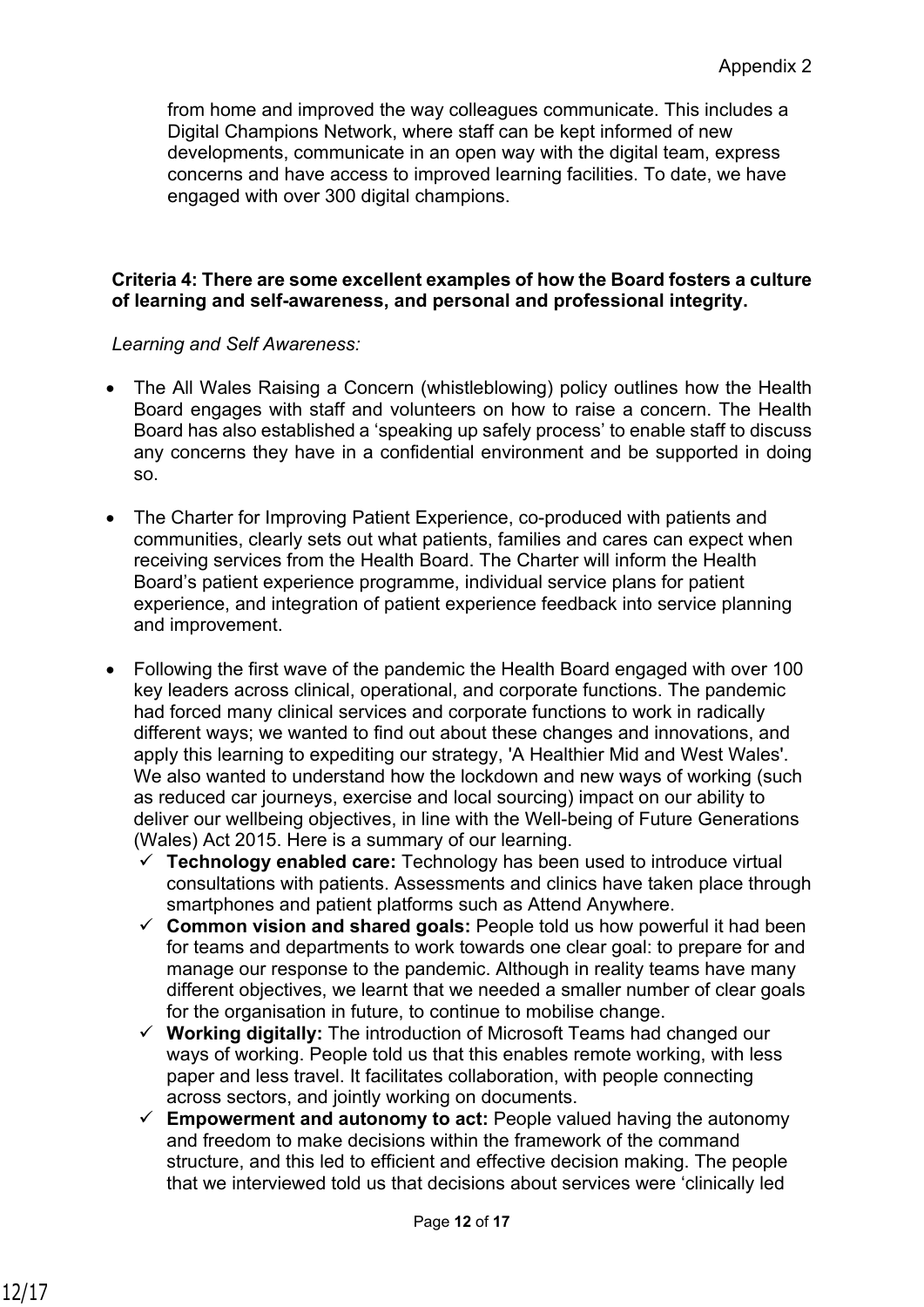and need-driven', and benefited from having a lighter touch governance structure in place, without the need to submit detailed reports and wait for decisions to be approved. Decisions were made quickly through having regular, short, focused meetings, and through an increased multi-disciplinary approach to decision making. They told us that 'local decisions were made by local teams', and that they felt empowered to 'get on and do'.

- ✓ **Workforce flexibility and 'can do' culture:** We heard many positive examples of staff flexibility and adaptability in response to the pandemic; of people's willingness to work outside traditional role boundaries, take on additional responsibilities, and support changes to services and rotas.
- ✓ **Camaraderie:** This was the word used most to describe the working culture during the pandemic.
- ✓ **Restructured services and pathways:** We heard countless examples of how services had been restructured in terms of where and how they are delivered to patients. Some examples involved a shift to delivering services in community settings, and changes to staff rotas. We also heard examples of how restructured pathways led to admission avoidance and early supported discharge from hospital and all hospitals divided into red and green zones.
- ✓ **Integrated, collaborative partnership working:** Many pathways between primary, community (including local authority), and acute care have been streamlines. Staff have been working across traditional boundaries and sectors, breaking down silos. These examples of partnership and integrated working are relevant to our ambition to take a whole system approach to transforming health and care.
- ✓ **The shift to virtual consultations and virtual outpatient services:** Out of necessity and to enable safe and sustainable outpatient services has come one of the most profound transformations to the way the Health Board provides treatment.
- The Health Board conducted an engagement exercise ('Building a healthier future after COVID-19') from 10<sup>th</sup> May to 21<sup>st</sup> June 2021, as an opportunity to check in with staff, patients and their families, and the wider public, to establish how their lives had been impacted by the global pandemic. This was to learn more about how the pandemic has affected people's health and care, and their access to it, as well as the implications of these experiences for our long term health and care strategy, 'A Healthier Mid and West Wales: Our Future Generations Living Well'.
- In September 2021, the Board received the Discovery Report: Understanding the Staff Experience in Hywel Dda University Health Board During 2020-21 COVID-19 Pandemic. The report captured the experiences of staff across Hywel Dda to inform the Health Board's recovery plan and culture moving forward.
- The People, OD and Culture Committee received the "Performance Appraisal Development Review (PADR): How do we Manage and Raise Performance in HDdUHB", providing Members with a deeper understanding of the performance management agenda within HDdUHB. The Committee supported the outlined direction of travel to enable the growth of an employee led performance management culture within HDdUHB, anticipating that this would have a positive impact upon the compliance rate moving forward.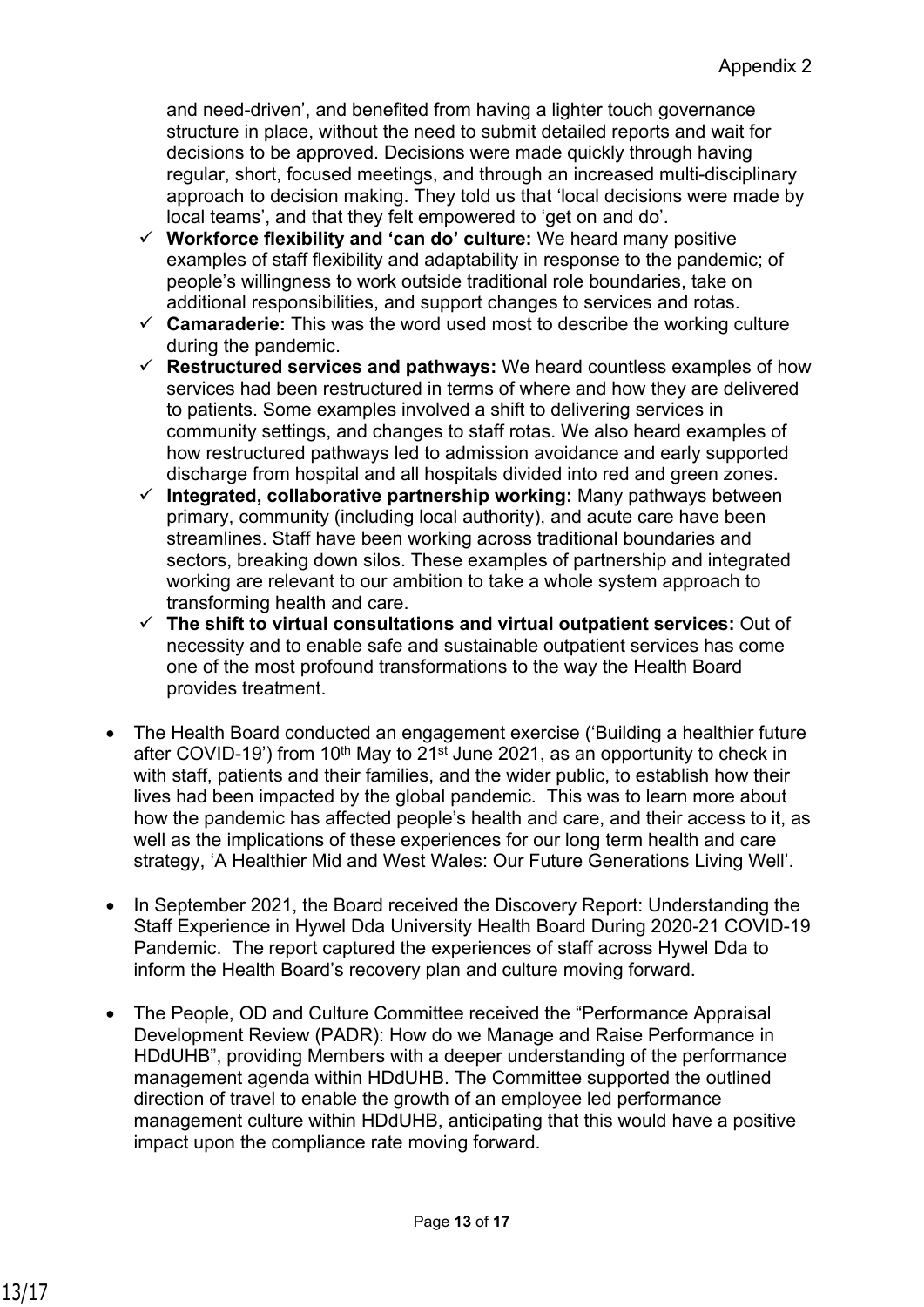- A Listening and Learning sub-committee was established at the start of the pandemic, which includes clinicians from across the Health Board and provides a forum to share and scrutinise learning from concerns, and to share innovation and good practice, promotes changes and innovations to service delivery and ensure best practices is shared. It is also responsible for triangulating data and identifying emerging themes/trends, identifying learning points and changes to practice evolving from investigation and review of concerns, and identifying areas to inform the quality improvement programme.
- A Patient Experience Report is also presented to each Board meeting. The intelligence within this report has grown and improved and gives real insight to the Board of family and service user experience, and the current position in relation to feedback, including complaints. Patient and service user feedback is received into the Health Board through a variety of routes: Friend and Family Test; compliments (formal letters received by the Chief Executive, Chair and the Big Thank You initiative); concerns and complaints, Patient Advice and Liaison Service (PALS) feedback; local surveys; the all Wales NHS survey and via social media.
- During COVID, the Chair increased the Chairs awards, which enabled her to meet many teams and employees nominated by their peers to thank them and award them, whilst also providing the opportunity to listen to many front line staff about their experiences and to thank them for their kindness and their care for patients, their resilience and creativity and their dedication to duty and service.
- Reverse mentoring by the Board enables more Board visibility throughout the organisation and ensures that the Board continues to listen to and learn from front line staff experience.
- The development of the Black, Asian and Minority Ethnic (BAME) Advisory Group, Chaired by the Health Board Chair, during COVID-19 demonstrated Board level leadership and commitment to addressing inequalities experienced by HDdUHB staff. The Advisory Group advises the Health Board on mainstreaming equality, diversity and inclusion for its workforce and to provide a forum to raise concerns in a safe and confidential environment. During 2021/22, The Group commissioned a review of all dismissals relating to a member of the workforce from a BAME staff group to be reviewed over a 10 year period. Whilst there was no evidence of disproportionate impact based on the quantitative review of data, a number of recommendations were made to ensure more positive action can be taken to support staff going through the disciplinary process.
- During 2021/22, the Health Board embarked on a programme of culture change across the Health Board. A new team of Organisation Development Relationship Managers (ODRMs) work as conduits to link the Workforce and Organisation Development teams to our services. They are working with services to create People Culture Plans to really drive the culture change from the ground. The focus is to build trusting relationships with leaders, staff side and staff.
- A staff psychological wellbeing plan based on a phased approach that covers four areas (Throughout, Preparation, Sustained Acute (multiple waves), Longer Term Recovery) was developed and updated monthly based on a thematic analysis from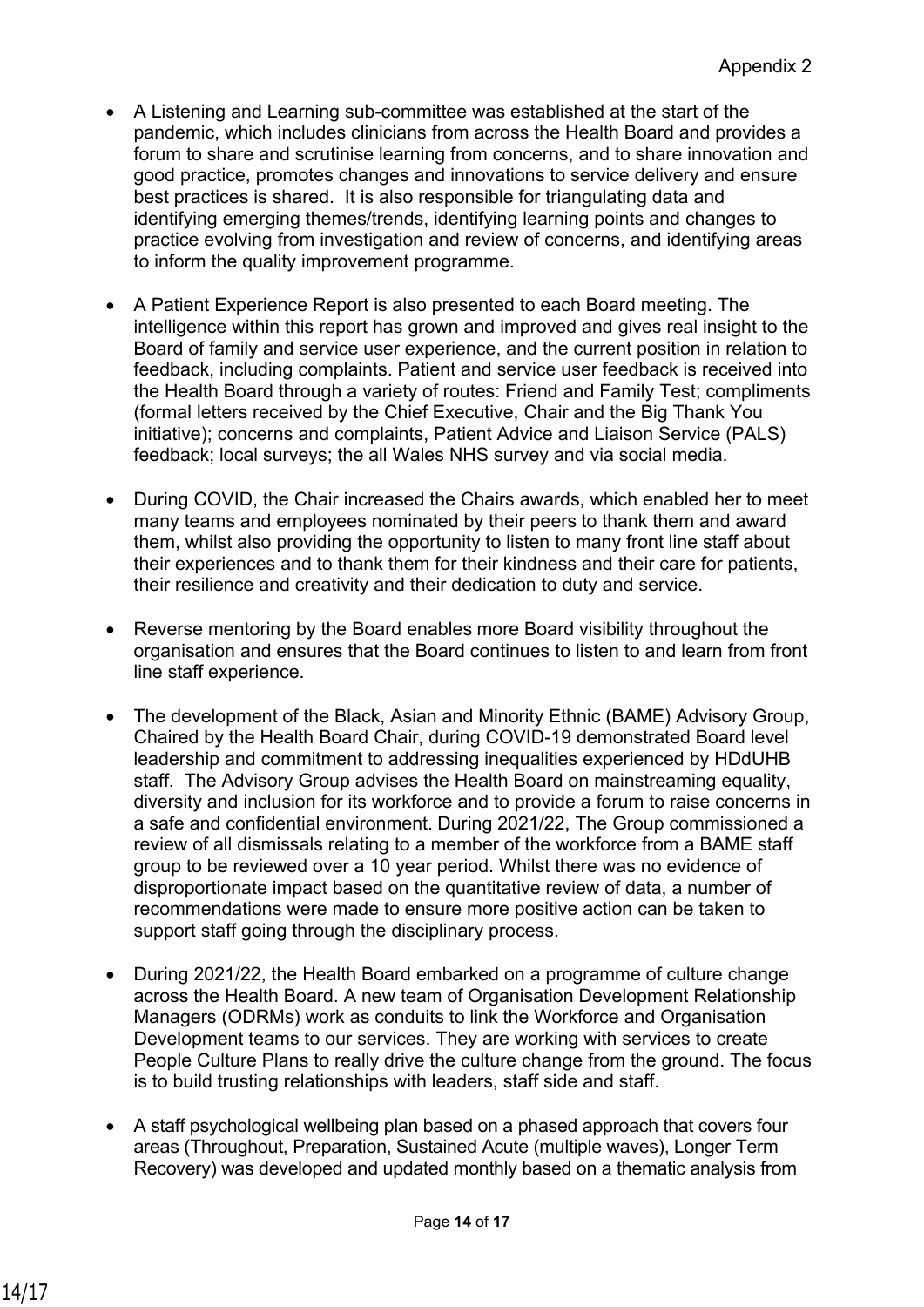multiple staff sources such as counselling sessions; coaching themes; and Facebook and media comments. It also responds to changes in guidance and advice from Welsh Government services, which may directly affect staff experience at work. There is a stepped model of care in place:

- $\checkmark$  System support and Team Facilitation
- $\checkmark$  Rest and Recovery for staff
- $\checkmark$  Wide range of psychological
- $\checkmark$  wellbeing resources
- ✓ Staff Wellbeing Information Line (Launched in November 2021)
- $\checkmark$  Contributing to the Wellbeing
- $\checkmark$  Champion Network
- $\checkmark$  Psychoeducation Programme
- $\checkmark$  Provision of 121 psychological
- $\checkmark$  interventions & support
- $\checkmark$  Trauma referral pathway
- $\checkmark$  Ecotherapy Programme for staff to support staff at risk of burnout or on sick leave due to work stress
- The Health Board, in conjunction with partner organisations, are piloting the Engagement HQ platform, developed by Bang the Table, to encourage an ethos of two-way communication to improve staff engagement. The Patient & Public Engagement Team have been working with the Organisational Development Team to design two project pages within the platform.
	- Valuing Your Voice This is designed to encourage staff to share their stories and to voice ideas, solutions or simply wonderful work, how their experiences affected them, and what staff think the Health Board can learn to improve the organisation for all staff. This project page will offer staff an opportunity to be heard.
	- Praise for Peers This page offers the chance for staff to tell a peer how much their kindness has meant to them by leaving a message in the guestbook about how a colleague has demonstrated kindness, caring or compassion for them, or just recognising someone for doing an outstanding job.
- The Health Board retained its 'University Status' following a review by an assessment panel involving WG, Health and Care Research Wales, and Health Education and Improvement Wales on 16 April 2021. The WG awards 'University Status' to Health Boards able to evidence strong partnerships with Higher Education Institutions in relation to learning and teaching, research and development, and innovation. The achievements include significant partnership activity in support of the Health Board's University status:
	- $\checkmark$  Workforce strategy, in areas including the 'grow your own train, work, live' initiative, developing skills and education (e.g. new role creation, degree apprenticeships, and widening access to courses), supporting high quality placements, and continuing professional development;
	- $\checkmark$  Research strategy, including jointly supported portfolio studies, research time awards, honorary and jointly funded posts, securing grants from significant research funding bodies and commercial organisations, and maturing formal associations including the West Wales Academic Health Collaborative;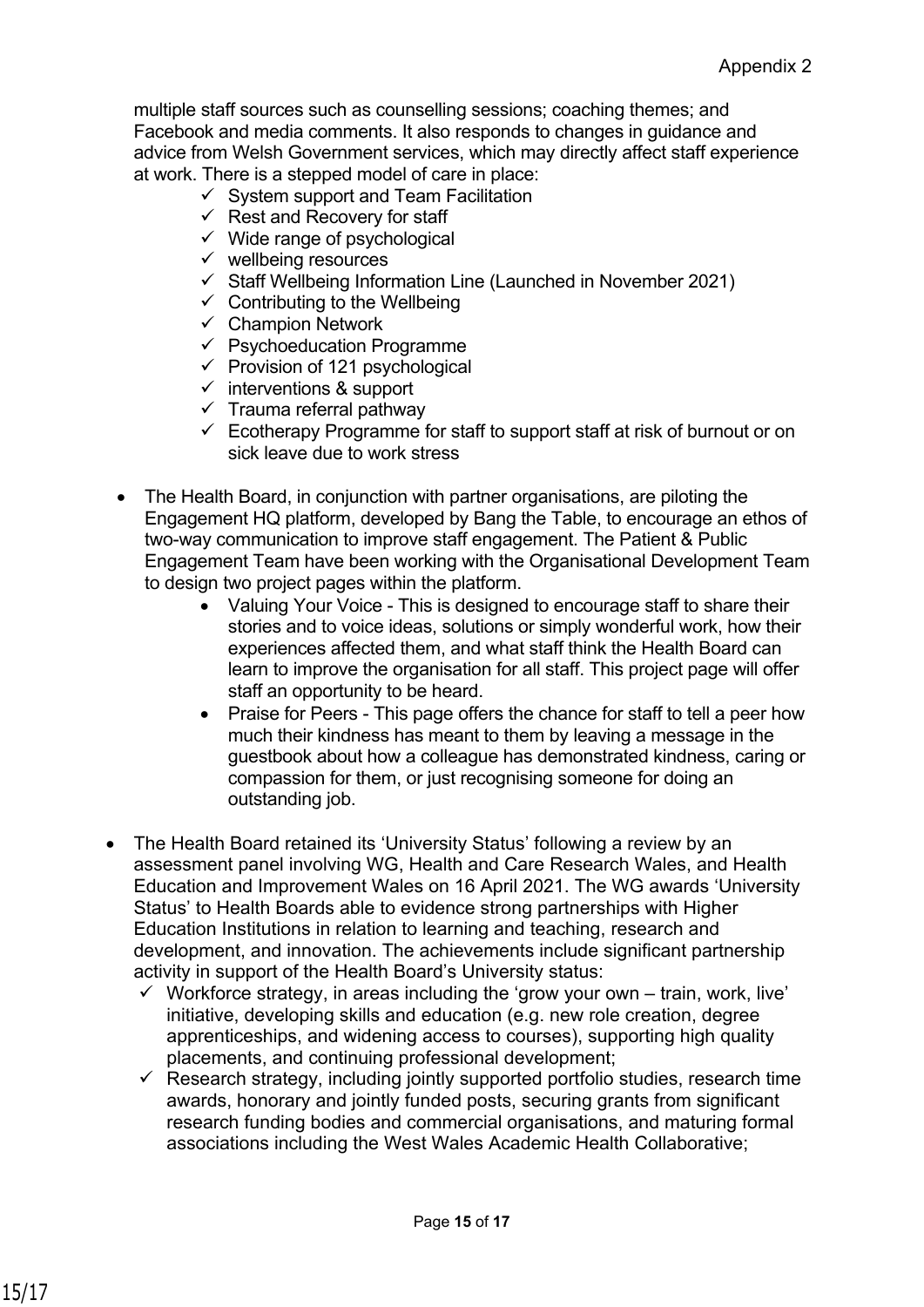- $\checkmark$  Innovation approach, both demand and supply side, including several joint projects supported through the efficiency through technology fund, meaningful partnerships with the Life Science Hub Wales (e.g. the Accelerate initiative), and significant engagement with the Bevan Commission's programmes, evidenced by the number of Exemplar projects supported.
- A National Staff Survey was conducted during November 2020 had more emphasis upon staff experience and reduced quantitative measures. The format and engagement process for the staff survey was changed to simplify the questionnaire around key topics and to follow up results with conversations to address the emerging issues on a local basis. A report was presented to the People, Planning and Performance Assurance Committee in April 2021 and set out the way forward.

## *Personal and Professional Integrity:*

- The Board's Standards of Behaviour Policy was reviewed in 2019. This policy outlines how the Board is committed to ensuring that its employees and Independent Members practice the highest standards of conduct and behaviour. An Internal Audit review in 2020/21 provided 'reasonable' assurance. The Audit and Risk Assurance Committee will review and report to the Board upon the adequacy of the arrangements for declaring, registering and handling interests, gifts, hospitality, honoraria and sponsorship at least annually.
- The Health Board's Standing Orders supported by the Standards of Behaviour Policy aims to ensure that arrangements are in place to support the workforce to act in a manner that upholds the code of conduct for the NHS. Part of this process is obtaining declarations in respect of Gifts, Hospitality, Honoraria, and Sponsorship etc. The Register and Declaration of Interests is the method by which the Board safeguards against conflict or potential conflict of interest where private interests and public duties of members of staff do not concur. The Board must be impartial and honest in the conduct of its business. An annual report is received by the Audit and Risk Assurance Committee in respect of declarations.
- The introduction of the Healthy Working Relationships Programme and the new Respect and Resolution Policy across Wales in October 2020, will provide a great opportunity to do things differently in partnership. The Health Board will work with Trade Union partners to put trust at the heart of how dignity at work is managed, grievance issues and to encourage managers to do the right thing in resolving issues by treating each matter individually and each member of staff as an adult. Our Trade Union chairs are keen to work with us to develop pledges to ensure we achieve and monitor success of this new approach, putting people at the heart of it.

# **Recommendations**

1. Continue to work towards development and approval of a 3 year Integrated Medium Term Plan.